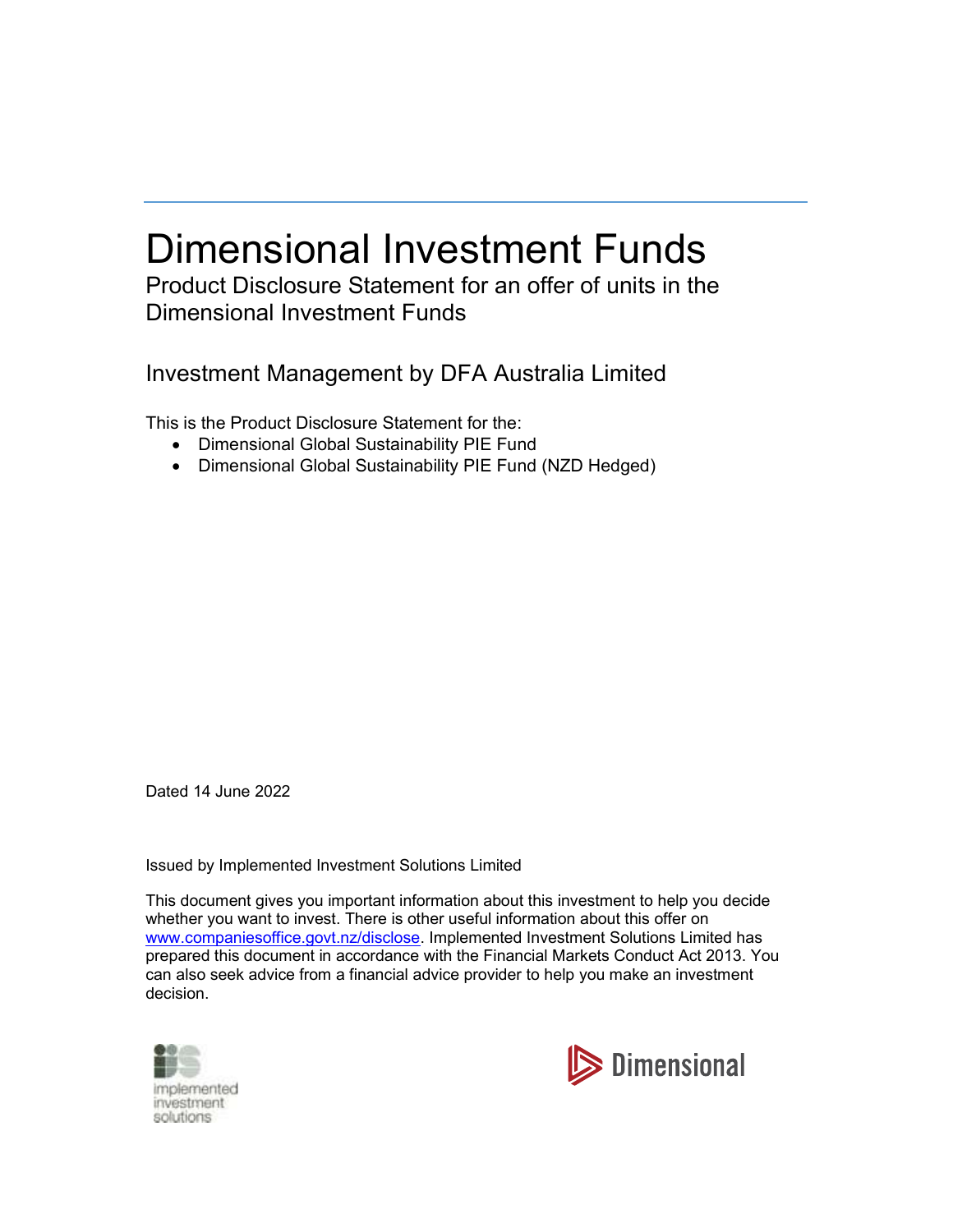# 1. Key information summary

### What is this?

This is a managed investment scheme. Your money will be pooled with other investors' money and invested in various investments. Implemented Investment Solutions Limited will invest your money and charge you a fee for its services. The returns you receive are dependent on the investment decisions of Implemented Investment Solutions Limited and of its investment manager and the performance of the investments. The value of those investments may go up or down. The types of investments and the fees you will be charged are described in this document.

### What will your money be invested in?

There are two funds ('Funds') offered under this Product Disclosure Statement ('PDS'). These investment options are summarised below. More information about the investment target and strategy of each investment option is provided in section 3, "Description of your investment option(s)".

| Fund                                                       | <b>Description</b>                                                                                                                                                                                                                                                                                                                                                                                                                                                                                                                                                                                                                                                                                                                                                                        | Risk Indicator*                                                                                                                                                       | <b>Fund charges</b><br>(estimated, %<br>of the Fund's net<br>asset value) | Indicative <sup>+</sup><br>buy/sell<br>spread |
|------------------------------------------------------------|-------------------------------------------------------------------------------------------------------------------------------------------------------------------------------------------------------------------------------------------------------------------------------------------------------------------------------------------------------------------------------------------------------------------------------------------------------------------------------------------------------------------------------------------------------------------------------------------------------------------------------------------------------------------------------------------------------------------------------------------------------------------------------------------|-----------------------------------------------------------------------------------------------------------------------------------------------------------------------|---------------------------------------------------------------------------|-----------------------------------------------|
| Dimensional<br>Global<br>Sustainability<br><b>PIE Fund</b> | The investment objective of<br>the Fund is to provide long-<br>term capital growth by<br>gaining exposure to a<br>diversified portfolio of<br>securities associated with<br>approved developed<br>markets (excluding<br>Australia), with increased<br>emphasis on higher<br>expected return securities,<br>and adjusted to take into<br>account certain<br>sustainability<br>considerations including but<br>not limited to environmental<br>and social considerations.<br>The Fund is not managed<br>with the objective of<br>achieving a particular return<br>relative to a benchmark<br>index. However, to<br>compare the performance<br>of the Fund with a broad<br>measure of market<br>performance, reference<br>may be made to the MSCI<br>World ex Australia Index<br>(net div.). | Higher<br>Lower<br>risk/<br>risk/<br>potentially<br>potentially<br>lower<br>higher<br>returns<br>returns<br>$\overline{2}$<br>3<br>$\overline{7}$<br>6<br>1<br>4<br>5 | 0.41%                                                                     | 0.10%<br>0.10%                                |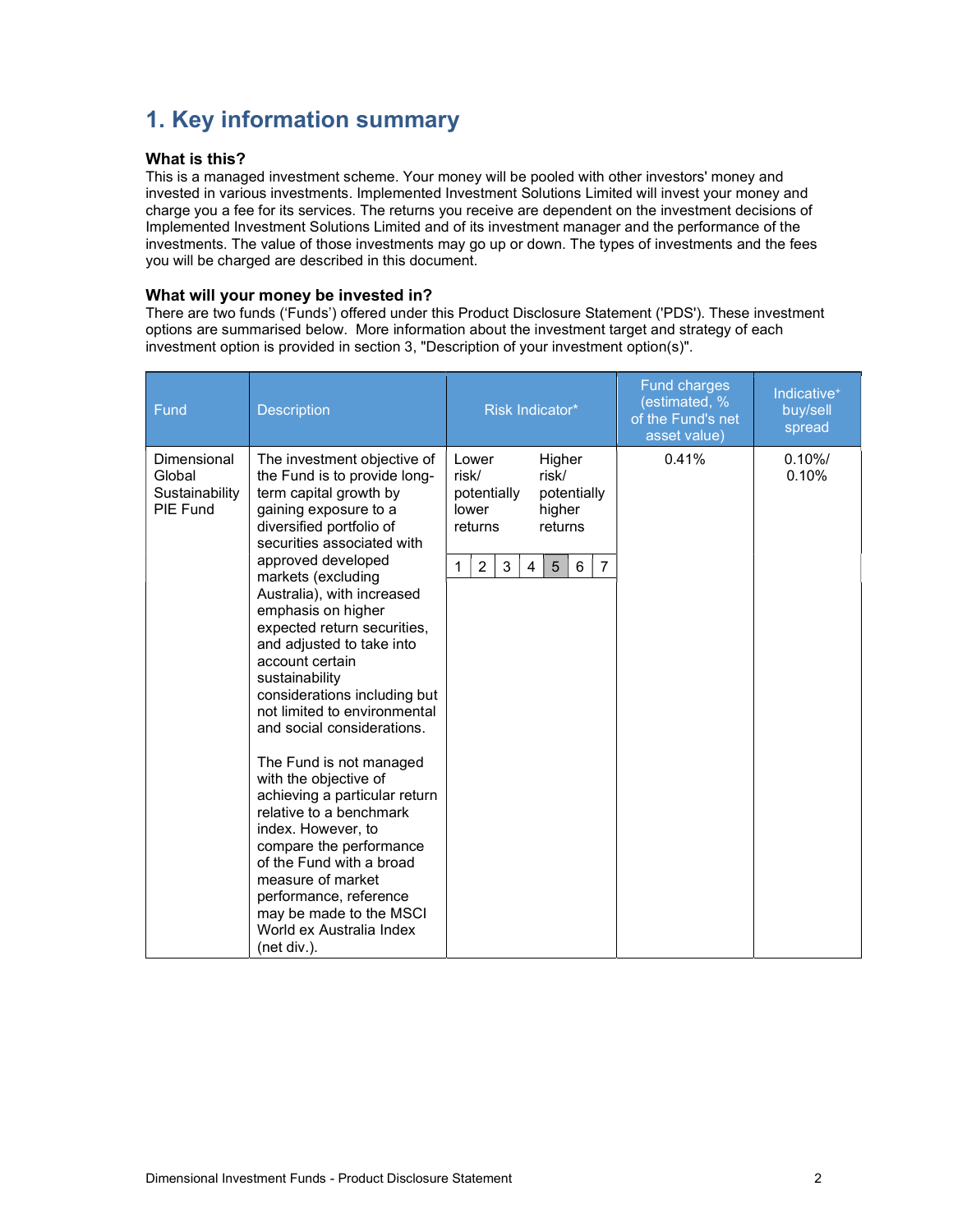| Dimensional<br>Global<br>Sustainability<br>PIE Fund<br>(NZD<br>Hedged) | The investment objective of<br>the Fund is to provide long-<br>term capital growth by<br>gaining exposure to a<br>diversified portfolio of<br>securities associated with                                                                                                                                                                                                                                                                                                                                                                                                                                                                                                                                                                                     |                          | Higher<br>risk/<br>potentially<br>potentially<br>higher<br>returns | 0.41% | 0.12%<br>0.12% |
|------------------------------------------------------------------------|--------------------------------------------------------------------------------------------------------------------------------------------------------------------------------------------------------------------------------------------------------------------------------------------------------------------------------------------------------------------------------------------------------------------------------------------------------------------------------------------------------------------------------------------------------------------------------------------------------------------------------------------------------------------------------------------------------------------------------------------------------------|--------------------------|--------------------------------------------------------------------|-------|----------------|
|                                                                        | approved developed<br>markets (excluding<br>Australia), with increased<br>emphasis on higher<br>expected return securities,<br>and adjusted to take into<br>account certain<br>sustainability<br>considerations, including<br>but not limited to<br>environmental and social<br>considerations.<br>The Fund mitigates<br>currency risk by hedging<br>most major foreign<br>currency exposures to the<br>New Zealand dollar.<br>The Fund is not managed<br>with the objective of<br>achieving a particular return<br>relative to a benchmark<br>index. However, to<br>compare the performance<br>of the Fund with a broad<br>measure of market<br>performance, reference<br>may be made to the MSCI<br>World ex Australia Index<br>(net div., hedged to NZD). | $\overline{2}$<br>3<br>1 | $\overline{7}$<br>6<br>4<br>5                                      |       |                |

\* The Funds have been in existence for less than 5 years. Market index returns (rather than the Fund's actual returns) have been used to calculate the risk indicator for the period 31 March 2017 to 31 March 2022. The risk indicator may therefore provide a less reliable indicator of the Fund's future volatility.

<sup>+</sup> Buy/sell spreads are as at the date of this PDS and are indicative only and will typically apply to each investment/redemption and be a cost to you. For the most up to date buy/sell spreads see www.iisolutions.co.nz/fundhosting/documents-and-reporting/. Buy/sell spreads belong to the Fund and are not a fee paid to Implemented Investment Solutions or to the investment manager, see section 5, "What are the Fees" for further details.

See section 4 of the PDS, "What are the risks of investing" for an explanation of the risk indicator and for information about other risks that are not included in the risk indicator. To help you clarify your own attitude to risk, you can seek financial advice or work out your risk profile at www.sorted.org.nz/tools/investor-kickstarter.

#### Who manages the Dimensional Investment Funds?

The manager of the Dimensional Investment Funds is Implemented Investment Solutions Limited ('we', 'us', 'our').

See section 7 of the PDS, "Who is involved?" for more information.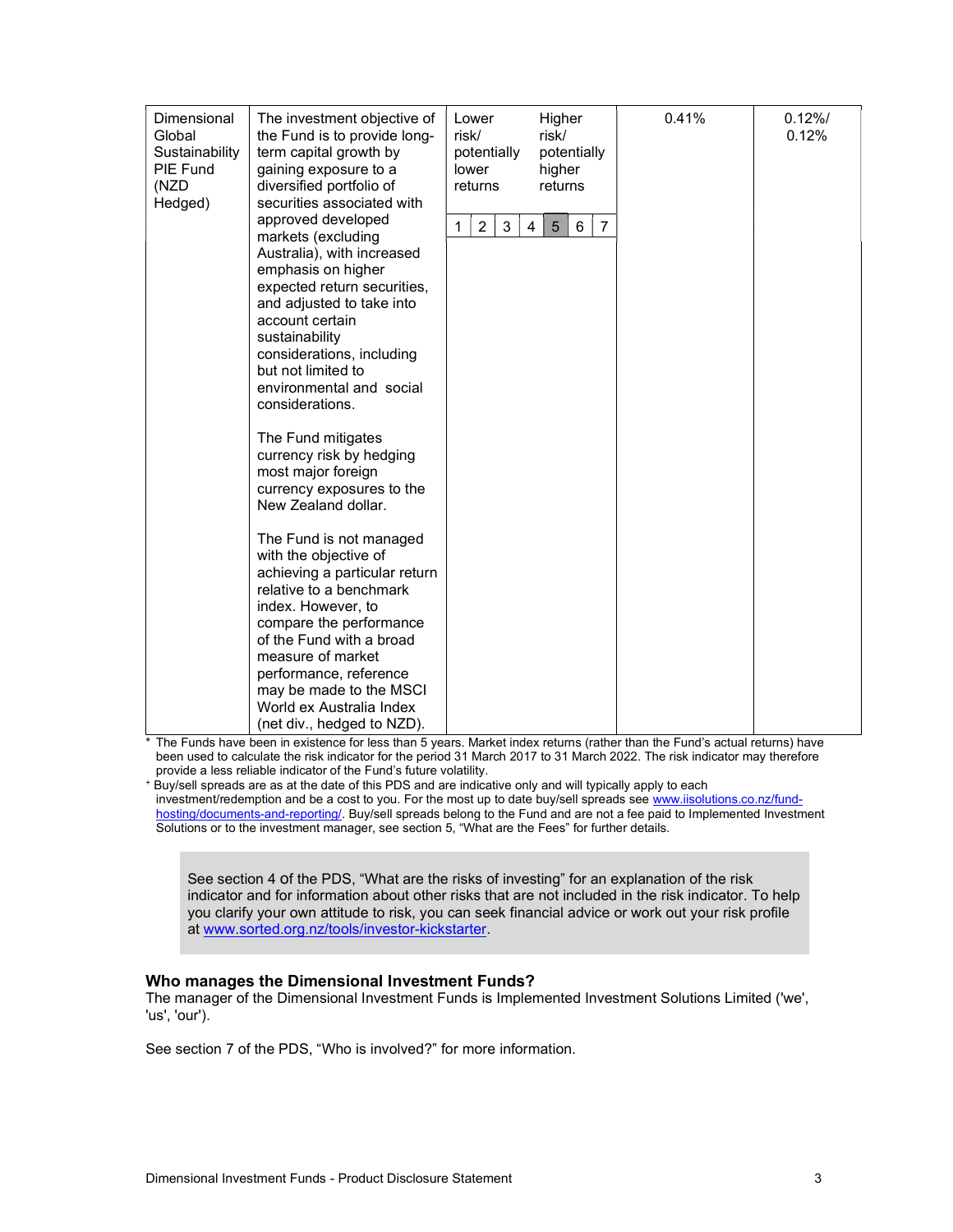#### How can you get your money out?

Investments in the Funds are redeemable on request. We may suspend or defer redemptions in certain circumstances set out in the Trust Deed.

See section 2 of the PDS, "How does this investment work?" for more information.

Your investment in these Funds can be sold but there is no established market for trading these financial products. This means that you may not be able to find a buyer for your investment.

#### How will your investment be taxed?

The Funds offered under this PDS are portfolio investment entities ('PIEs').

The amount of tax you pay in respect of a PIE is based on your prescribed investor rate ('PIR'). To determine your PIR, go to www.ird.govt.nz/roles/portfolio-investment-entities/find-my-prescribed-investorrate.

See section 6 of the PDS, "What taxes will you pay?" for more information.

#### Where can you find more key information?

We are required to publish quarterly updates for each Fund. The updates show the returns, and the total fees actually charged to investors, during the previous year. The latest fund updates are available at www.iisolutions.co.nz/fund-updates/. We will also give you copies of those documents on request.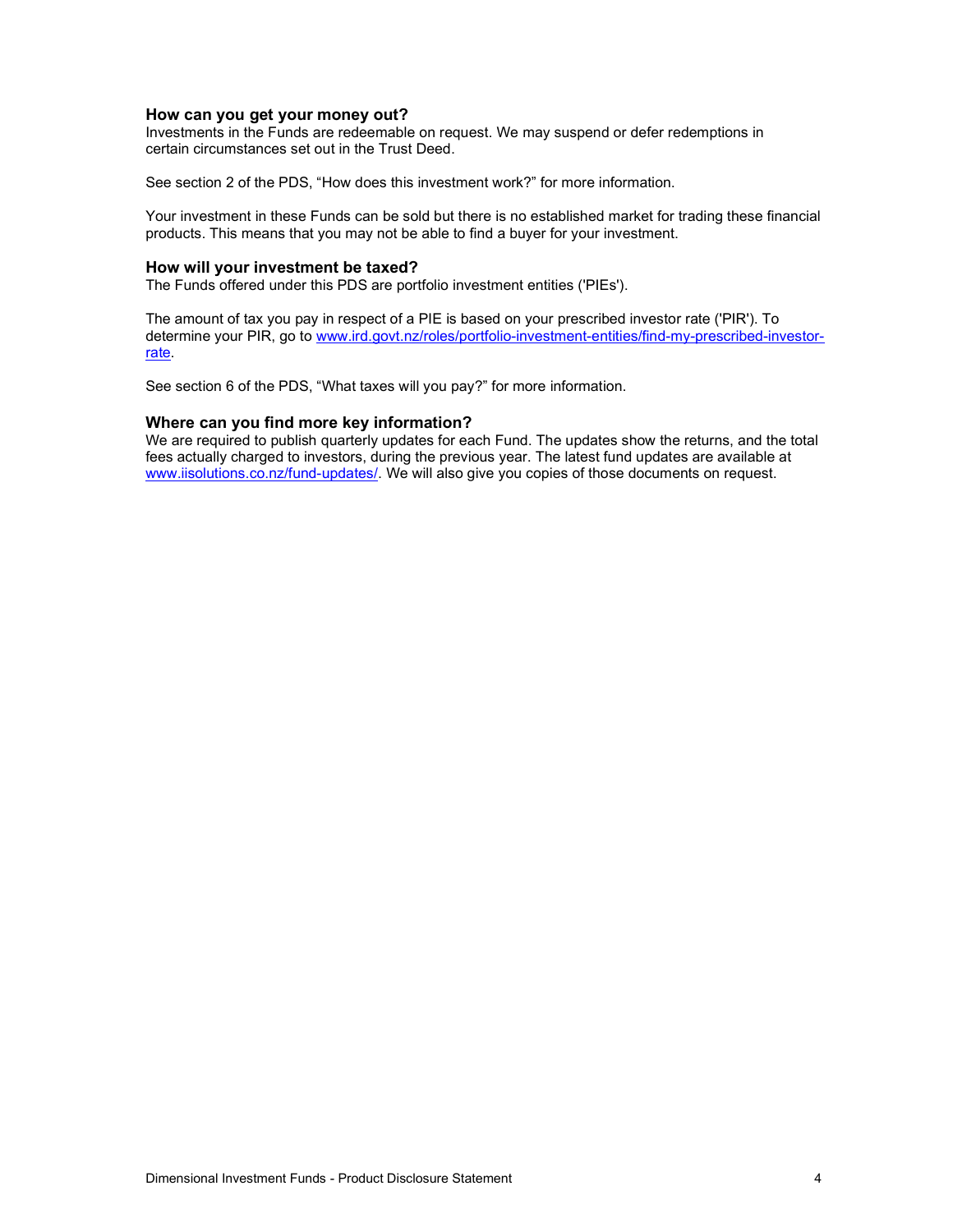# Contents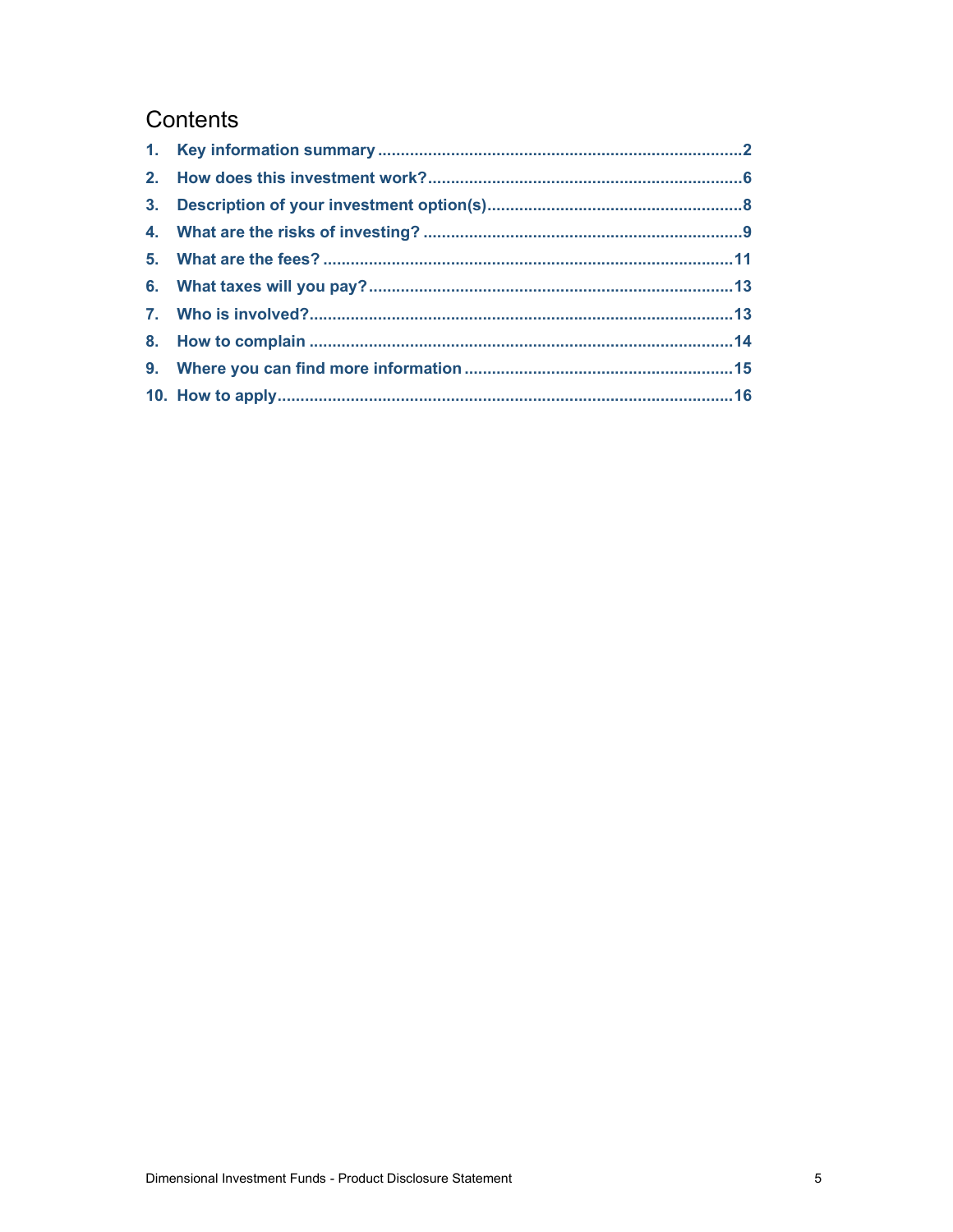# 2. How does this investment work?

This document is an offer to purchase units ('Units') in the Funds. The Funds are part of the Dimensional Investment Funds managed investment scheme ('Scheme'), established under a trust deed ('Trust Deed'). Capitalised terms in this PDS have the same meaning as in the Trust Deed (including the relevant Scheme and Fund Establishment Deeds for the Dimensional Investment Funds), unless they are otherwise defined in this document.

The money you invest buys Units in the Fund or Funds you choose. Units do not constitute legal ownership of the Fund's assets but give you rights to the returns of the assets.

As manager of the Funds, Implemented Investment Solutions has appointed DFA Australia Limited ('Dimensional') as the investment manager for the Scheme. As investment manager, Dimensional is responsible for making decisions about what the Funds invest in, in accordance with the Statement of Investment Policy and Objectives ('SIPO') for the Scheme.

The price of each Unit you receive depends on the value of the relevant Fund at the time you invest and any buy spread that applies to that Fund. We calculate the unit price for a Fund by subtracting the total value of the Fund's liabilities from the market value of its assets and dividing that number by the number of Units the Fund has issued. The unit price is calculated daily.

A change in the value of the Fund's assets affects the price of your Units. The unit price for the Fund will change as the market value of the Fund's assets changes.

Each Fund offered under the PDS is a class of units within the same managed fund. This means that assets of the Dimensional Global Sustainability PIE Fund (the unhedged class) and assets of the Dimensional Global Sustainability PIE Fund (NZD Hedged) (the hedged class) could be used to meet liabilities of the other Fund. Given the nature of the Funds' liabilities (fees, expenses and, in the case of the hedged Fund, exposure under the currency hedging contracts), we consider the chances of this occurring as extremely remote. More information about the fund structure can be found in the Other Material Information document ('OMI') for the Funds.

Public Trust is the supervisor ('Supervisor') of the Funds and, in that role, monitors and supervises our management of the Funds. The assets of the Funds are held in independent custody by BNP Paribas Fund Services Australasia Pty Limited, who is appointed by the Supervisor.

The significant benefits of investing in the Funds include:

- The investment strategy is grounded in rigorous academic research.
- The investment strategy will provide continuous exposure to a professionally managed portfolio that emphasises higher expected return securities associated with approved developed markets (excluding Australia).
- The investment strategy seeks to take into account certain sustainability considerations, including but not limited to environmental and social considerations when selecting, retaining or realising investments of the Funds.
- The investment strategy is diversified to manage risk. Diversification also provides flexibility, which in turn allows for more efficient implementation of the portfolio.
- We and Dimensional seek to keep costs low by paying close attention to costs, including both management and implementation costs.

The Funds are based on dimensions of expected returns that have been identified by academic research:

- 1. The overall market stocks have higher expected returns than bonds.
- 2. Company size small company stocks have higher expected returns than large company stocks.
- 3. Relative price low relative price or 'value' stocks have higher expected returns than high relative price stocks.
- 4. Profitability stocks with higher profitability have higher expected returns than stocks with lower profitability.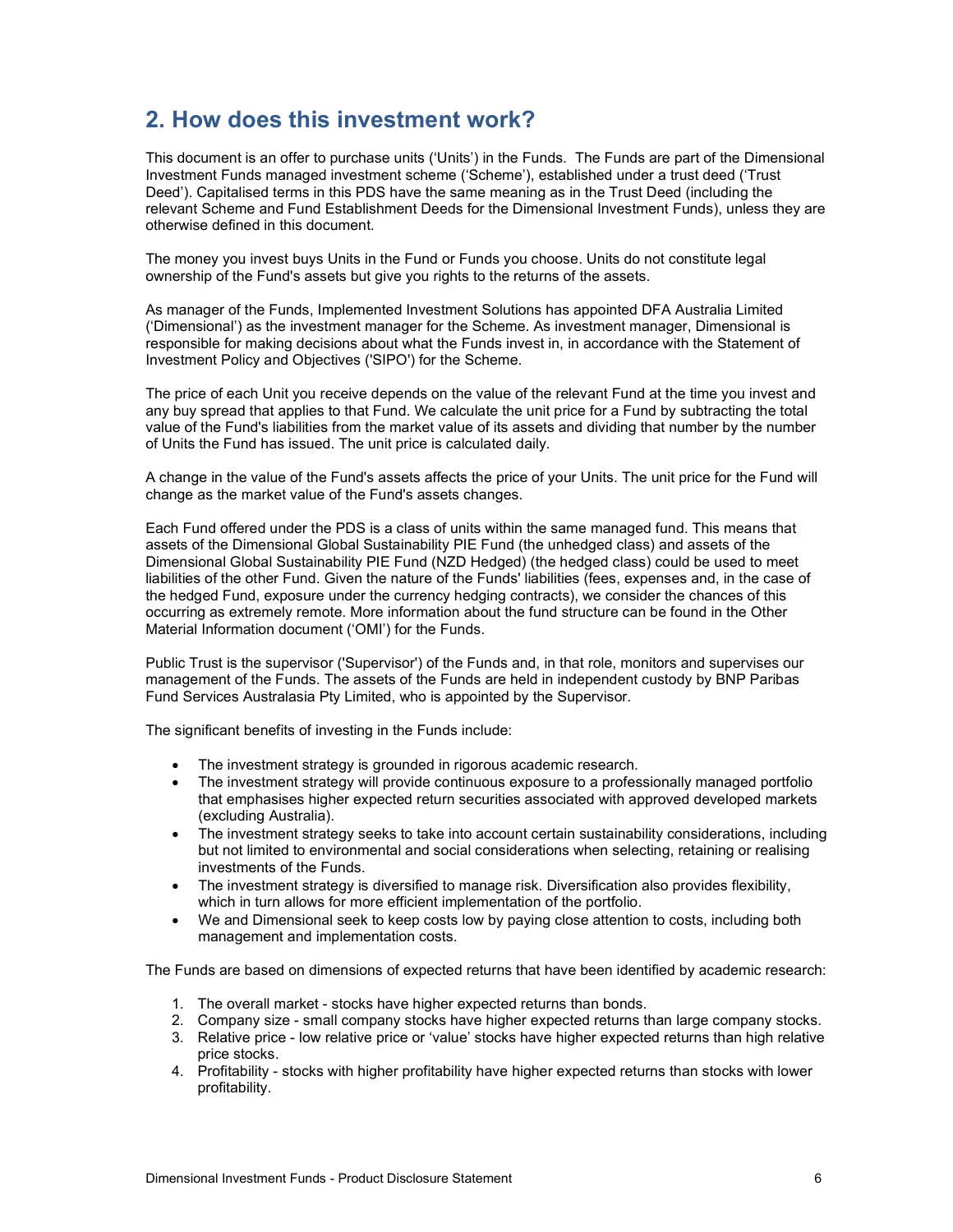Within the universe of eligible securities, the Funds emphasise investment in securities with a higher expected return considering the dimensions described above. Dimensional may also take into account other factors when determining a security's weight in the portfolio.

The Funds in this PDS do not currently distribute income or capital gains but may elect to do so in the future. If the Funds do elect to distribute income or capital gains, then a component of your return will also come from these distributions. Any income or capital gains will currently be included in the unit price calculated for the Funds.

#### Making investments

You can make lump sum or regular investments into the Funds. The application process is described in section 10 of the PDS, "How to apply".

The minimum initial investment for each Fund is \$25,000. Thereafter, the minimum additional investment is \$5,000 per Fund. These minimum amounts may be varied or waived at our discretion. If you are investing through a platform the minimums may be lower than those stated in this PDS.

When you make an application into a Fund, we will apply your investment at the unit price for the Fund, adjusted for the applicable buy spread for the Fund.

A 'Valuation Time' is a day on which a Fund's net asset value is calculated for the purposes of unit pricing, which generally will be every Business Day in New Zealand.

If an application is received and accepted before the cut-off time of the Funds on a Valuation Time, units will be issued at the issue price determined as at the end of the next Valuation Time (unless we determine otherwise at our discretion). If an application is received and accepted at or after the cut-off time on a Valuation Time, units will be issued at the issue price determined as at the end of the following Valuation Time (unless we determine otherwise at our discretion).

The cut-off time for the receipt of applications and cleared funds for a Fund is currently 2pm New Zealand time.

We may, in our absolute discretion, refuse any application without giving any reason. If we refuse your application, your application payment will be returned to you in full, without interest.

#### Withdrawing your investments

You may request redemption of some or all of your investment at any time.

When you redeem all or part of your investment from a Fund, we will redeem your investment at the unit price for the Fund, adjusted for the applicable sell spread for the Fund.

If a redemption is received and accepted before the cut-off time of the Fund on a Valuation Time, units will be redeemed at the redemption price determined as at the end of the next Valuation Time (unless we determine otherwise at our discretion). If a redemption is received and accepted at or after the cut-off time on a Valuation Time, units will be redeemed at the redemption price determined as at the end of the following Valuation Time (unless we determine otherwise at our discretion).

The cut-off time for the receipt of redemption requests for a Fund is currently 2pm New Zealand time.

If an investor's redemption request is in a format approved by the Manager, payment will normally be made within five Business Days of our receiving a redemption request from you.

We reserve the right to refuse a redemption request for less than \$5,000 or a redemption request that would result in you holding less than \$25,000 in the Fund (except where all of your units are to be redeemed).

We may also either defer or suspend Fund withdrawals.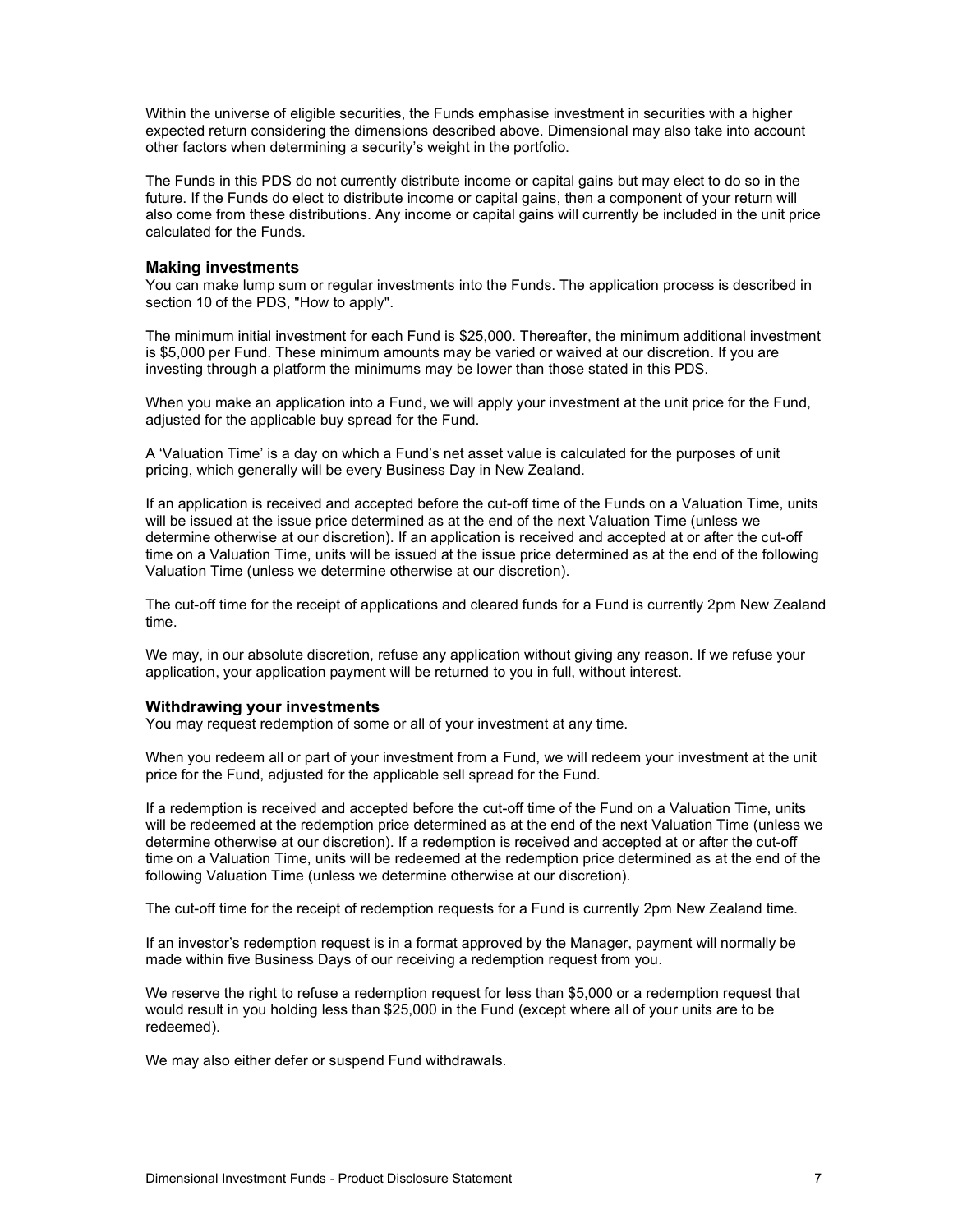Fund redemptions may be deferred if:

- we receive one or more redemption requests, within 60 Business Days, totalling more than 10% of a Fund's units on issue, and
- we consider deferral to be in the general interests of all Fund investors.

Fund redemptions may be suspended in accordance with the Trust Deed in a number of circumstances if we believe allowing investors to take their money out would not be practicable or would materially prejudice investors generally. For instance, suspension could apply if we decide to wind up a Fund, or we are unable to realise underlying fund holdings. If withdrawals are suspended and you submit a withdrawal request, we will not process it until the suspension is lifted.

In the case of either a deferral or suspension, investors will receive the redemption price applicable at the end of the deferral or suspension period (or redemption prices in the case of deferred redemptions which are paid out over a period of time).

More information about deferrals and suspensions can be found in the OMI document for the Fund and in the Trust Deed.

#### How to switch between Funds

You can switch your investment between Funds. However, your ability to switch between Funds may be limited if you have invested into a Fund via an approved platform.

A switch from one Fund to another is treated as a redemption from one Fund and an application to invest in the other Fund.

You will not be charged a switch fee but the buy and sell spreads may apply on each redemption and application for a switch. Buy and sell spreads may be varied or waived at our discretion. More information about the buy and sell spreads can be found in section 5, "What are the fees?".

# 3. Description of your investment option(s)

| Fund                                                | Summary of investment objectives<br>and strategy                                                                                                                                                                                                                                                                                                                                                                                                                                                                                                                                                                                                                                                                                                              | <b>Target</b><br>investment<br>mix                | <b>Risk</b><br>category <sup>+</sup> | Minimum suggested<br>investment<br>timeframe |
|-----------------------------------------------------|---------------------------------------------------------------------------------------------------------------------------------------------------------------------------------------------------------------------------------------------------------------------------------------------------------------------------------------------------------------------------------------------------------------------------------------------------------------------------------------------------------------------------------------------------------------------------------------------------------------------------------------------------------------------------------------------------------------------------------------------------------------|---------------------------------------------------|--------------------------------------|----------------------------------------------|
| Dimensional<br>Global<br>Sustainability<br>PIE Fund | The investment objective of the Fund<br>is to provide long-term capital growth<br>by gaining exposure to a diversified<br>portfolio of securities associated with<br>approved developed markets<br>(excluding Australia), with increased<br>emphasis on higher expected return<br>securities, and adjusted to take into<br>account certain sustainability<br>considerations including but not<br>limited to environmental and social<br>considerations.<br>The Fund is not managed with the<br>objective of achieving a particular<br>return relative to a benchmark index.<br>However, to compare the<br>performance of the Fund with a broad<br>measure of market performance,<br>reference may be made to the MSCI<br>World ex Australia Index (net div.). | International<br>equities <sup>^</sup> -<br>100%* | 5                                    | 7 years+                                     |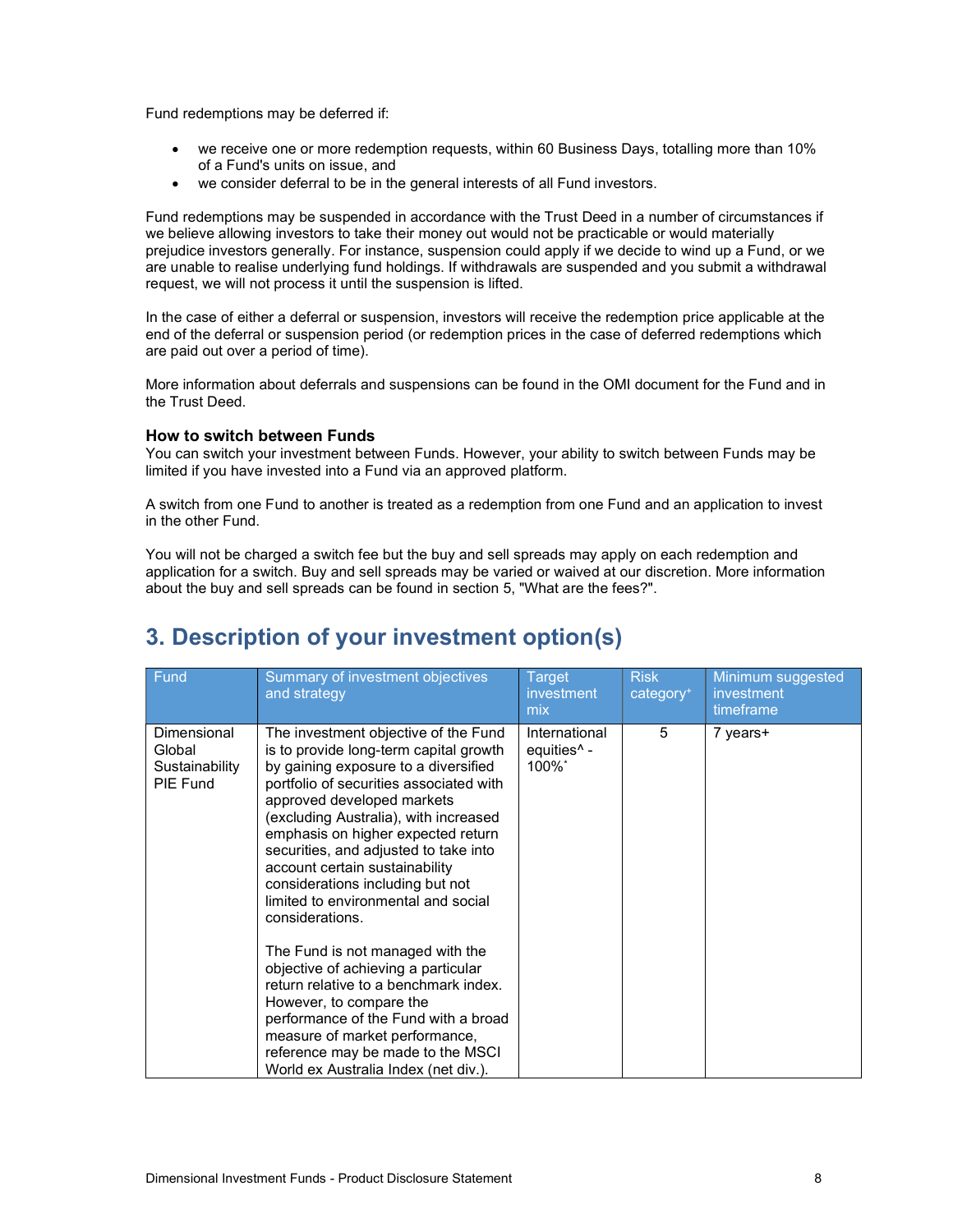| Dimensional    | The investment objective of the Fund    | International           | 5 | 7 years+ |
|----------------|-----------------------------------------|-------------------------|---|----------|
| Global         | is to provide long-term capital growth  | equities <sup>^</sup> - |   |          |
| Sustainability | by gaining exposure to a diversified    | 100%*                   |   |          |
| PIE Fund       | portfolio of securities associated with |                         |   |          |
| (NZD Hedged)   | approved developed markets              |                         |   |          |
|                | (excluding Australia), with increased   |                         |   |          |
|                | emphasis on higher expected return      |                         |   |          |
|                | securities, and adjusted to take into   |                         |   |          |
|                | account certain sustainability          |                         |   |          |
|                | considerations including but not        |                         |   |          |
|                | limited to environmental and social     |                         |   |          |
|                | considerations.                         |                         |   |          |
|                |                                         |                         |   |          |
|                | The Fund mitigates currency risk by     |                         |   |          |
|                | hedging most major foreign currency     |                         |   |          |
|                | exposures to the New Zealand dollar.    |                         |   |          |
|                |                                         |                         |   |          |
|                | The Fund is not managed with the        |                         |   |          |
|                | objective of achieving a particular     |                         |   |          |
|                | return relative to a benchmark index.   |                         |   |          |
|                | However, to compare the                 |                         |   |          |
|                | performance of the Fund with a broad    |                         |   |          |
|                | measure of market performance,          |                         |   |          |
|                | reference may be made to the MSCI       |                         |   |          |
|                | World ex Australia Index (net div.,     |                         |   |          |
|                |                                         |                         |   |          |
|                | hedged to NZD).                         |                         |   |          |

 $^{\overline{h}}$  International equities includes investments in New Zealand equities and New Zealand and/or global listed property securities.

<sup>+</sup> The Fund has been in existence for less than 5 years. Market index returns (rather than the Fund's actual returns) have been used to calculate the risk indicator for the period 31 March 2017 to 31 March 2022. The risk indicator may therefore provide a less reliable indicator of the Fund's future volatility.

\* The Fund is expected to be fully invested. A portion of the portfolio may be allocated to cash and cash equivalents for liquidity purposes.

We can make changes to the SIPO of the Funds in accordance with the Trust Deed and the Financial Markets Conduct Act 2013 ('FMC Act'). Before making changes to the SIPO, we will consider if the changes are in your best interests and consult with the Supervisor. We will give notice of changes to investors of a Fund prior to effecting any material change and any material changes to the SIPO will be advised in the Fund's annual report. The most current SIPO for the Funds can be found on the scheme register at www.disclose-register.companiesoffice.govt.nz.

Further information about the assets in the Funds can be found in the fund updates at www.iisolutions.co.nz/fund-updates/.

# 4. What are the risks of investing?

### Understanding the risk indicator

Managed funds in New Zealand must have a standard risk indicator. The risk indicator is designed to help investors understand the uncertainties both for loss and growth that may affect their investment. You can compare funds using the risk indicator.

| returns | Lower risk/<br>potentially lower |  |   | Higher risk/<br>potentially higher | returns |  |
|---------|----------------------------------|--|---|------------------------------------|---------|--|
|         |                                  |  | 5 | ี่ค                                |         |  |

See page 2 for the risk indicators for the Funds offered under this PDS.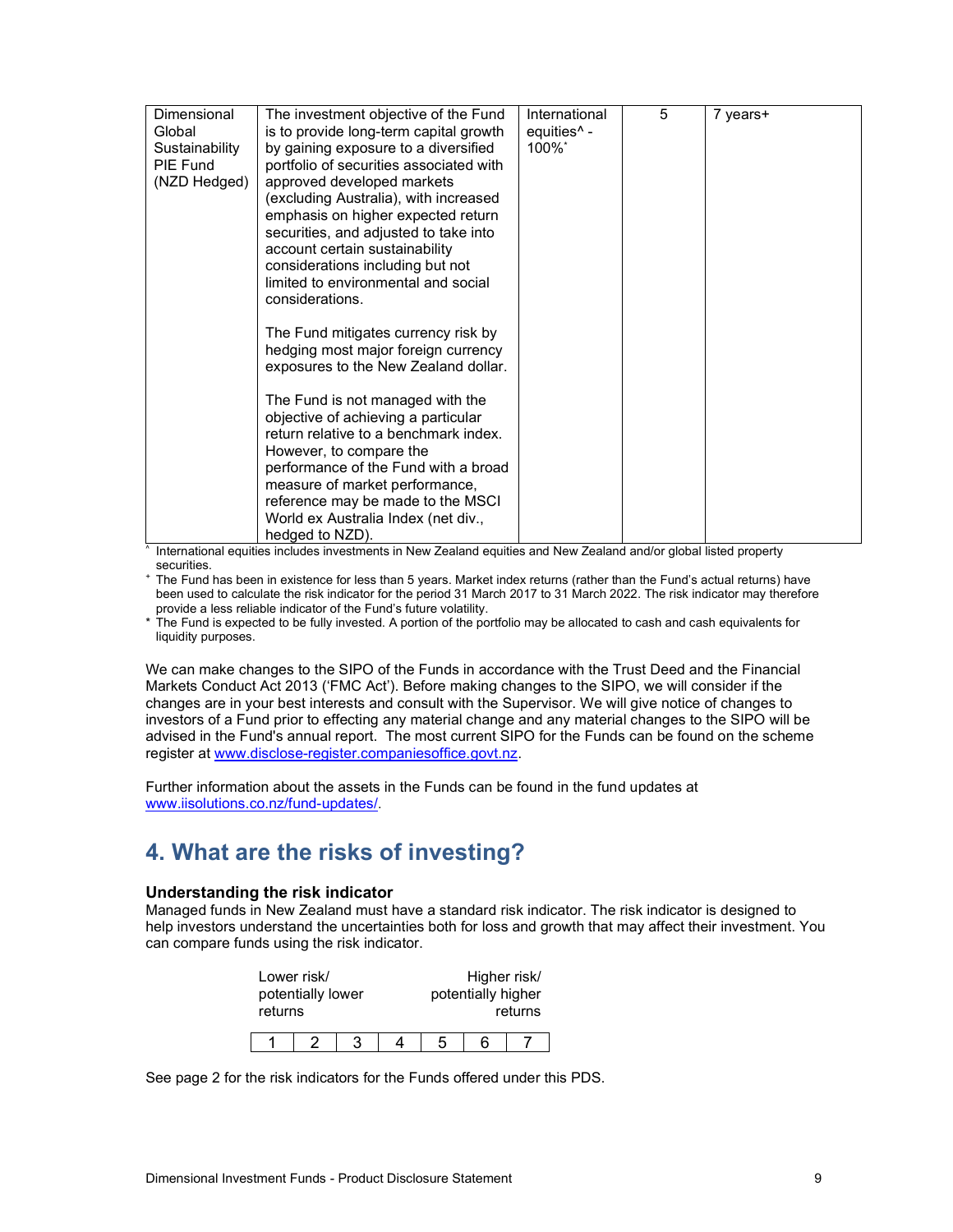The risk indicator is rated from 1 (low) to 7 (high). The rating reflects how much the value of the Fund's assets goes up and down (volatility). A higher risk generally means higher potential returns over time, but more ups and downs along the way.

To help you clarify your own attitude to risk, you can seek financial advice or work out your risk profile at www.sorted.org.nz/tools/investor-kickstarter.

Note that even the lowest category does not mean a risk-free investment, and there are other risks (described under the heading "Other specific risks") that are not captured by this rating.

This risk indicator is not a guarantee of a fund's future performance. The risk indicator is based on the returns data for the five years to 31 March 2022. While risk indicators are usually relatively stable, they do shift from time to time. You can see the most recent risk indicator in the latest fund updates for these Funds.

#### General investment risks

All investments carry risk. Different strategies may carry different levels of risk, depending on the assets that make up the strategy. Assets with the highest expected long-term returns may also carry the highest level of short-term risk.

It is important to understand that:

- the value of the investments will go up and down.
- investment returns (even over the long term) are not guaranteed and you may lose money on any investment you make.
- the level of returns will vary and future returns may differ from past returns.
- laws affecting registered managed investment schemes may change in the future.
- the level of risk for each person will vary depending on a range of factors including: age, investment time frames, where other parts of your wealth are invested and your risk tolerance.

Some of the things that may cause the Funds' value to move up and down, which affect the risk indicator, are:

Market risk: Economic, political, and other events (e.g. pandemics, natural disasters, and terrorist acts) may cause the overall investment market to fall in value. A fall in the market may lead to a decrease in the price of securities held by the Funds irrespective of the merits or otherwise of the individual securities.

Security risk: This is the risk attributed to the circumstances of an individual security. It can relate to management, operational, product, industry and other factors. Even if the Funds are well diversified, falls in the price of an individual security may affect the value of your investment.

**Operational risk:** This refers to a range of risks associated with the operation of the Funds and includes human error, systems breakdown, external threats and other factors beyond the Manager's control.

**Strategy risk:** The Funds' investment strategy may mean that the Funds perform differently from the market as a whole. The Funds may at times underperform equity funds that use other investment strategies. The Funds' sustainability considerations may limit the number of investment opportunities available to the Funds, and as a result, at times, the Funds may produce more modest gains than funds that are not subject to such special investment considerations. For example, the Funds may decline to purchase, or underweight its investment in certain securities due to sustainability considerations when other investment considerations would suggest that a more significant investment in such securities would be advantageous.

Currency risk: Both Funds have the ability to invest offshore and hence are exposed to currency risk. Currency risk stems from the value of foreign currencies moving differently to the New Zealand dollar. For example, a fall in an investor's local currency can result in an increase in the value of their international investments. Conversely, a rise in that currency can decrease the value of an investor's international investments. The Dimensional Global Sustainability PIE Fund (NZD Hedged) mitigates currency risk by hedging most major foreign currency exposures to the New Zealand dollar. Other foreign currency exposure is either partially hedged using one of the major currencies that is in Dimensional's view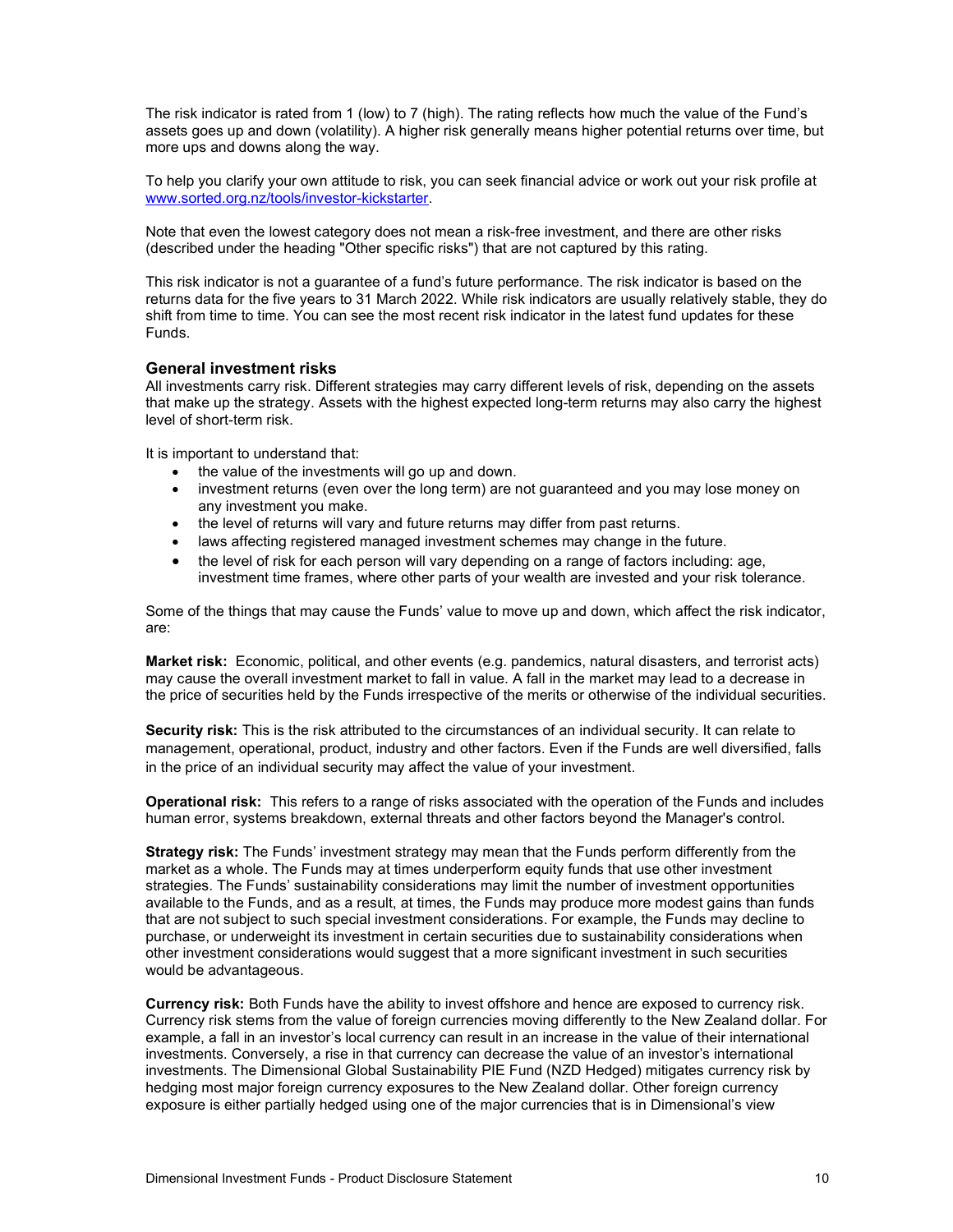correlated with the relevant currency (as a proxy), or not hedged depending on what Dimensional deems to be cost-efficient

Liquidity risk: Sometimes, when securities are not traded frequently or in large amounts or when market conditions are difficult, buying interest can dry up. This can make it hard for investors to sell securities at short notice and at a desired price. In periods of illiquidity, we may not be able to sell securities or may need to sell securities at a lower price than desired, to pay withdrawal requests.

### Other specific risks

Derivatives risk: Derivatives are financial instruments the value of which is derived from an underlying asset, rate or index. They may be used in the Funds to manage risk or gain exposure to markets, although they carry risks of their own. These include liquidity risk, market risk and counterparty risk. Changes in the value of a derivative may not correlate perfectly with the underlying asset, rate or index. Hedging with derivatives may increase expenses, and there is no guarantee that a hedging strategy will work. While hedging can reduce or eliminate losses, it can also reduce or eliminate gains or cause losses if the market moves in a manner different from that anticipated by the Funds or if the cost of the derivative outweighs the benefit of the hedge.

Securities lending risk: The Funds may lend securities for the purpose of generating additional income. There is the risk that a borrower may fail to return the securities in a timely manner or at all. There is also a risk of financial loss associated with the investment of cash collateral on behalf of the Funds. In such events, the Funds could experience delays in recovering assets and may incur a capital loss.

Further information on additional risks is contained in the OMI document which can be found on the offer register at www.disclose-register.companiesoffice.govt.nz.

# 5. What are the fees?

You will be charged fees for investing in the Funds. Fees are deducted from your investment and will reduce your returns. If we invest in other funds, those funds may also charge fees. The fees you pay will be charged in two ways:

- regular charges for example, annual fund charges. Small differences in these fees can have a big impact on your investment over the long term.
- one-off fees for example, trading costs.

### Annual Fund Charges (% of net asset value)

| l Fund                                                  | <b>Estimated total annual fund charges</b><br>(incl. GST) |
|---------------------------------------------------------|-----------------------------------------------------------|
| Dimensional Global Sustainability PIE Fund              | 0.41%                                                     |
| Dimensional Global Sustainability PIE Fund (NZD Hedged) | 0.41%                                                     |

The charges outlined above include all normal day-to-day fund costs and expenses including, but not limited to, the following:

- the management fee paid to us and the investment management fee paid to Dimensional;
- any investment management fees deducted within an underlying fund or paid to an underlying investment manager;
- the Supervisor's fee and the custody fee;
- costs incurred by us, the Supervisor and the investment manager in carrying out each of our respective duties (including costs reasonably and properly incurred relating to professional advice or assistance such as fees charged by auditors, solicitors, valuers and other advisers including advice or assistance sought for matters relating to functions under Relevant Law);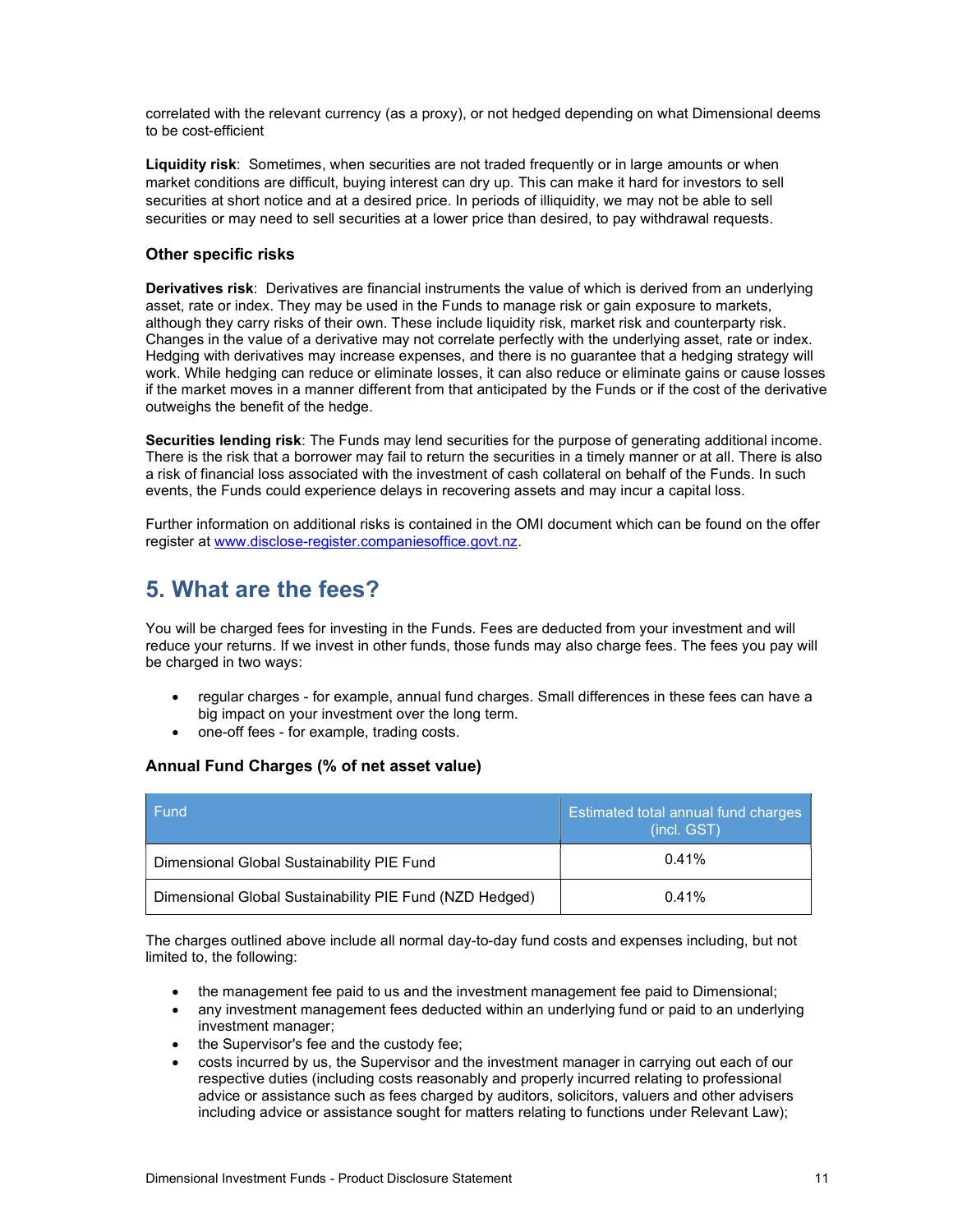- bank account charges applicable to the Funds; and
- costs for administration services, including unit registry, asset registry, unit pricing and investment accounting costs and costs associated with the provision of financial information related to the Funds.

The Annual Fund Charges are calculated daily and paid monthly in arrears. The Annual Fund Charges do not include extraordinary expenses charged to the Funds such as costs of any litigation, investor meetings or one-off engagements of advisers to help comply with new regulation.

### **GST**

The GST treatment of each of these components varies and may change in the future, which is why GST and annual fund charges have been estimated.

### Individual action fees and trading costs (% of amount contributed or withdrawn)

#### Individual action fees

There are no individual action fees currently being charged to investors in the Funds offered under this PDS.

#### Trading costs

Buy/sell spreads - When you enter or leave a Fund, any buy or sell spreads are typically applicable at that time and will be a cost to you. The buy spread is added to the unit price on entry to the Fund, and the sell spread is deducted from the unit price on exit from the Fund. The buy/sell spreads belong to the Fund and are not fees paid to us or Dimensional. The purpose of buy/sell spreads is to make sure that any transaction costs incurred as a result of an investor entering or leaving the Fund are borne by that investor, and not by other investors in the Fund. There is no GST charged on buy/sell spreads.

We aim to set buy/sell spreads at levels which reflect expected trading costs. Buy/sell spreads in the table below are as at the date of this PDS and are indicative.

| Fund                                                       | Buy spread | Sell spread |
|------------------------------------------------------------|------------|-------------|
| Dimensional Global Sustainability PIE Fund                 | 0.10%      | 0.10%       |
| Dimensional Global Sustainability PIE Fund<br>(NZD Hedged) | 0.12%      | $0.12\%$    |

We may change the buy/sell spreads from time to time to reflect the latest trading costs and market conditions. In stressed market conditions buy/sell spreads may materially increase. For the most up to date buy/sell spreads see www.iisolutions.co.nz/fund-hosting/documents-and-reporting/.

There are no other one-off fees currently being charged to investors in the Funds offered under this PDS.

### Example of how fees apply to an investor

Anthony invests \$25,000 in the Dimensional Global Sustainability PIE Fund (NZD Hedged). He is charged a buy spread of 0.12%. This brings the starting value of his investment to \$24,970.00.

He is also charged management and administration fees, which work out to about \$102.38 (0.41% of \$24,970.00). These fees might be more or less if his account balance has increased or decreased over the year.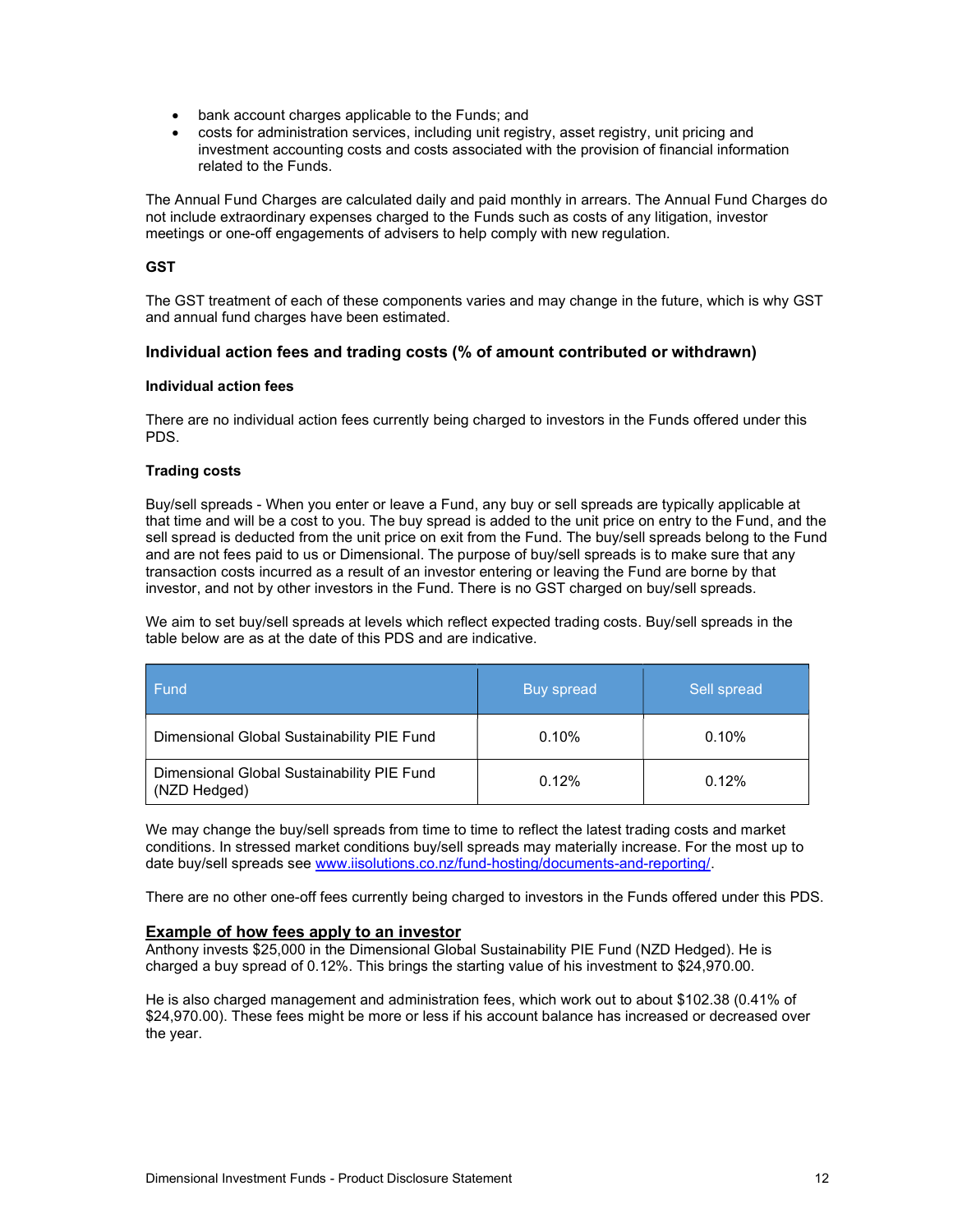### Estimated total fees for the first year

| Trading cost* (buy spread): | \$30     |
|-----------------------------|----------|
| Fund charges:               | \$102.38 |

\* Based on the indicative buy spread in this PDS. For the most up to date buy/sell spreads see www.iisolutions.co.nz/fund-hosting/documents-and-reporting/.

See the latest fund update for an example of the actual returns and fees investors were charged over the past year.

This example applies only to the Dimensional Global Sustainability PIE Fund (NZD Hedged). If you are considering investing in the other Fund in the Scheme, this example may not be representative of the actual fees you may be charged.

#### The fees can be changed

We can change fees from time to time. We can also add new fees. We may waive or decrease a management fee without notice. We may increase the management fee, or start charging additional fees, by giving you at least three months' notice. The rules about fee changes are in the Trust Deed, which can be found on the scheme register at www.disclose-register.companiesoffice.govt.nz.

We must publish a fund update for the Funds showing the fees actually charged during the most recent year. Fund updates, including past updates, are available on the offer register at www.discloseregister.companiesoffice.govt.nz.

### 6. What taxes will you pay?

The Scheme is a PIE. The amount of tax you pay is based on your PIR. To determine your PIR, go to www.ird.govt.nz/roles/portfolio-investment-entities/find-my-prescribed-investor-rate. If you are unsure of your PIR, we recommend you seek professional advice or contact the Inland Revenue Department. It is your responsibility to tell us your PIR when you invest or if your PIR changes. If you do not tell us, a default rate may be applied. If the rate applied to your PIE income is lower than your correct PIR, you will be required to pay any tax shortfall, as part of the income tax year-end process. If the rate applied to your PIE income is higher than your PIR any tax over-withheld will be used to reduce any income tax liability you may have for the tax year and any remaining amount will be refunded to you.

# 7. Who is involved?

#### About Implemented Investment Solutions Limited

Implemented Investment Solutions Limited is the manager of the Funds. Our contact details are below:

Level 2, Woodward House 1 Woodward Street PO Box 25003 WELLINGTON 6146

Telephone: (04) 499 9654 Email: contact@iisolutions.co.nz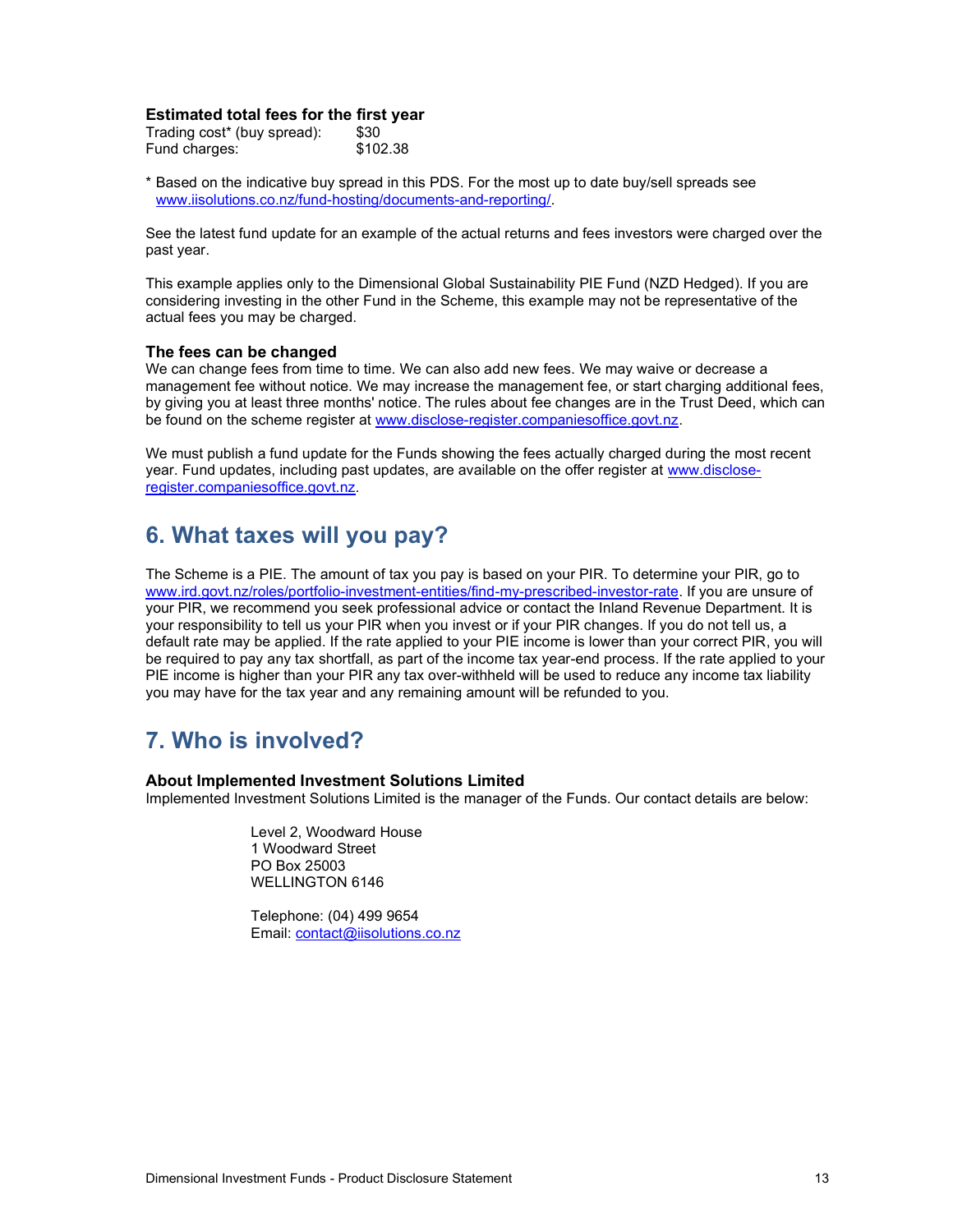### Who else is involved?

| <b>Title</b>          | <b>Name</b>                                                    | Role                                                                                                                                                  |
|-----------------------|----------------------------------------------------------------|-------------------------------------------------------------------------------------------------------------------------------------------------------|
| Supervisor            | <b>Public Trust</b>                                            | Supervisor of the Funds under the FMC Act,<br>responsible for supervising Implemented<br>Investment Solutions Limited as the manager of<br>the Funds. |
| Custodian             | <b>BNP Paribas Fund</b><br>Services Australasia Pty<br>Limited | The Custodian appointed by Public Trust, in<br>their role as Supervisor, to hold the assets of the<br>Funds on behalf of investors.                   |
| Investment<br>Manager | DFA Australia Limited                                          | Appointed by us to define and review the Funds'<br>investment mandate and for making decisions<br>about what the Funds invest in                      |
| Administrator         | <b>BNP Paribas Fund</b><br>Services Australasia Pty<br>Limited | Appointed by us to manage core administration<br>functions including unit pricing and fund<br>accounting.                                             |
| Registry<br>Manager   | <b>MMC Limited</b>                                             | Appointed by us to manage the registry.                                                                                                               |

### 8. How to complain

Any complaints or problems with the investment should be directed to us for resolution through our internal dispute resolution process:

> Implemented Investment Solutions Limited Level 2, Woodward House 1 Woodward Street PO Box 25003 WELLINGTON 6140

Telephone: (04) 499 9654 Email: contact@iisolutions.co.nz

If you are not satisfied with the outcome of your complaint to us, you may refer the matter to the Supervisor for resolution through its internal dispute resolution process:

> Public Trust Corporate Trustee Services Private Bag 5902 WELLINGTON 6140

Telephone: 0800 371 471 Email: cts.enquiry@PublicTrust.co.nz

If your complaint is not able to be resolved through our internal dispute resolution process or that of the Supervisor, you may refer your complaint to the dispute resolution scheme operated by the Insurance and Financial Services Ombudsman, an approved dispute resolution scheme under the Financial Service Providers (Registration and Dispute Resolution) Act 2008. We are a registered financial service provider and member of this scheme. The Insurance and Financial Services Ombudsman's service is provided at no cost to you. The contact details for the Scheme are: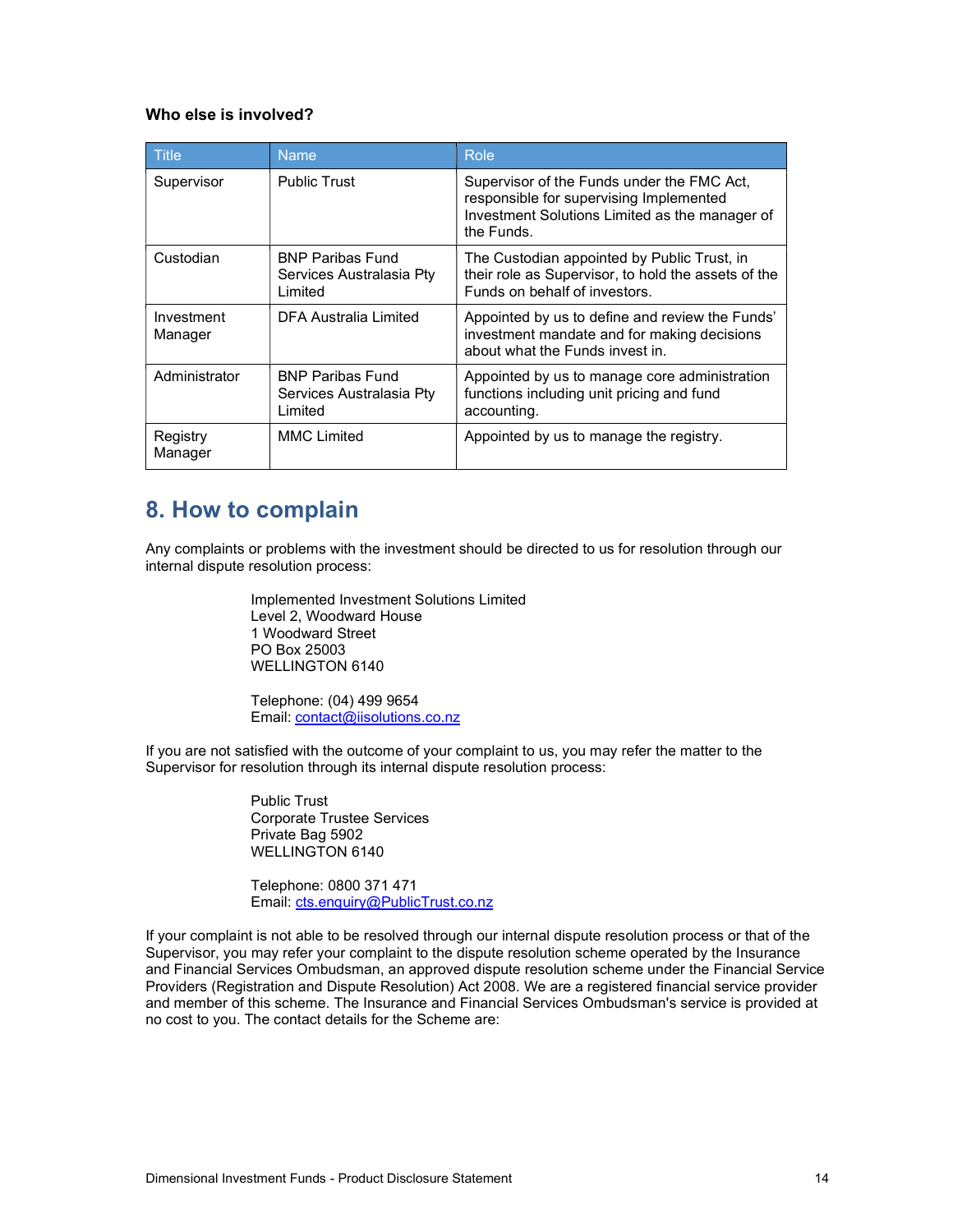Insurance and Financial Services Ombudsman Level 2, Solnet House 70 The Terrace PO Box 10-845 WELLINGTON 6143

Telephone: 0800 888 202 Email: info@ifso.nz

The Supervisor is a member of an approved dispute resolution scheme operated by Financial Services Complaints Limited ('FSCL'). If your complaint to the Supervisor has not been resolved, you can refer it to FSCL by phoning 0800 347 257 or writing to:

> Financial Services Complaints Limited PO Box 5967 Wellington 6140

Telephone: 0800 347 257 Email: complaints@fscl.org.nz

The FSCL scheme will not charge a fee to any complainant to investigate or resolve a complaint.

### 9. Where you can find more information

Further information relating to the Scheme is available on the offer register and the scheme register at www.disclose-register.companiesoffice.govt.nz and a copy of information on the offer register or scheme register is available on request to the Registrar of Financial Service Providers.

#### Other information we will provide

You can also obtain the following information free of charge:

| Information                      | How to obtain                                                                                                                                                                                                                                                 |
|----------------------------------|---------------------------------------------------------------------------------------------------------------------------------------------------------------------------------------------------------------------------------------------------------------|
| Fund information relevant to you | You can inspect documents we hold that are relevant to<br>you, and other documents that are legally required to be<br>provided to you, at our offices during normal business<br>hours, or request an extract of those documents, by<br>written request to us. |
| Quarterly fund updates           | The quarterly fund updates for the Funds are publicly<br>available from our website and can be requested from<br>us.                                                                                                                                          |

If you invest directly into the Funds, we will send you confirmation information relating to your transactions when Units are issued to you, as well as when you withdraw or transfer your Units. We will also make available to you an annual report in respect of the Scheme.

You will also be sent an annual tax statement, which will include the amount of PIE income allocated to you and the amount of tax paid at your chosen PIR. You will also be asked to confirm your IRD number and PIR.

You can find general information about the Fund, our management team, and us on our website www.iisolutions.co.nz.